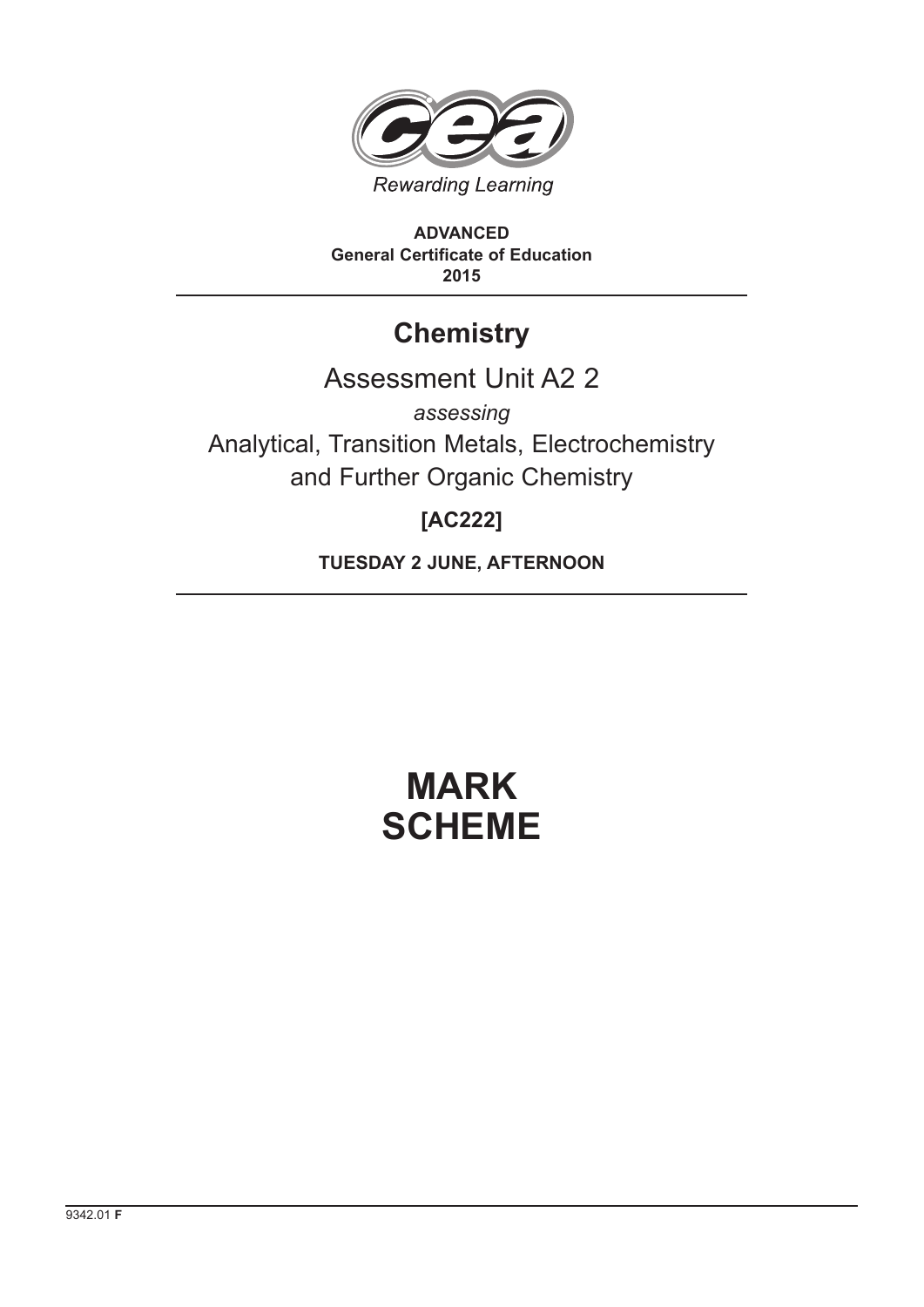#### **General Marking Instructions**

#### **Introduction**

Mark schemes are published to assist teachers and students in their preparation for examinations. Through the mark schemes teachers and students will be able to see what examiners are looking for in response to questions and exactly where the marks have been awarded. The publishing of the mark schemes may help to show that examiners are not concerned about finding out what a student does not know but rather with rewarding students for what they do know.

#### **The Purpose of Mark Schemes**

Examination papers are set and revised by teams of examiners and revisers appointed by the Council. The teams of examiners and revisers include experienced teachers who are familiar with the level and standards expected of students in schools and colleges.

The job of the examiners is to set the questions and the mark schemes; and the job of the revisers is to review the questions and mark schemes commenting on a large range of issues about which they must be satisfied before the question papers and mark schemes are finalised.

The questions and the mark schemes are developed in association with each other so that the issues of differentiation and positive achievement can be addressed right from the start. Mark schemes, therefore, are regarded as part of an integral process which begins with the setting of questions and ends with the marking of the examination.

The main purpose of the mark scheme is to provide a uniform basis for the marking process so that all the markers are following exactly the same instructions and making the same judgements in so far as this is possible. Before marking begins a standardising meeting is held where all the markers are briefed using the mark scheme and samples of the students' work in the form of scripts. Consideration is also given at this stage to any comments on the operational papers received from teachers and their organisations. During this meeting, and up to and including the end of the marking, there is provision for amendments to be made to the mark scheme. What is published represents this final form of the mark scheme.

It is important to recognise that in some cases there may well be other correct responses which are equally acceptable to those published: the mark scheme can only cover those responses which emerged in the examination. There may also be instances where certain judgements may have to be left to the experience of the examiner, for example, where there is no absolute correct response – all teachers will be familiar with making such judgements.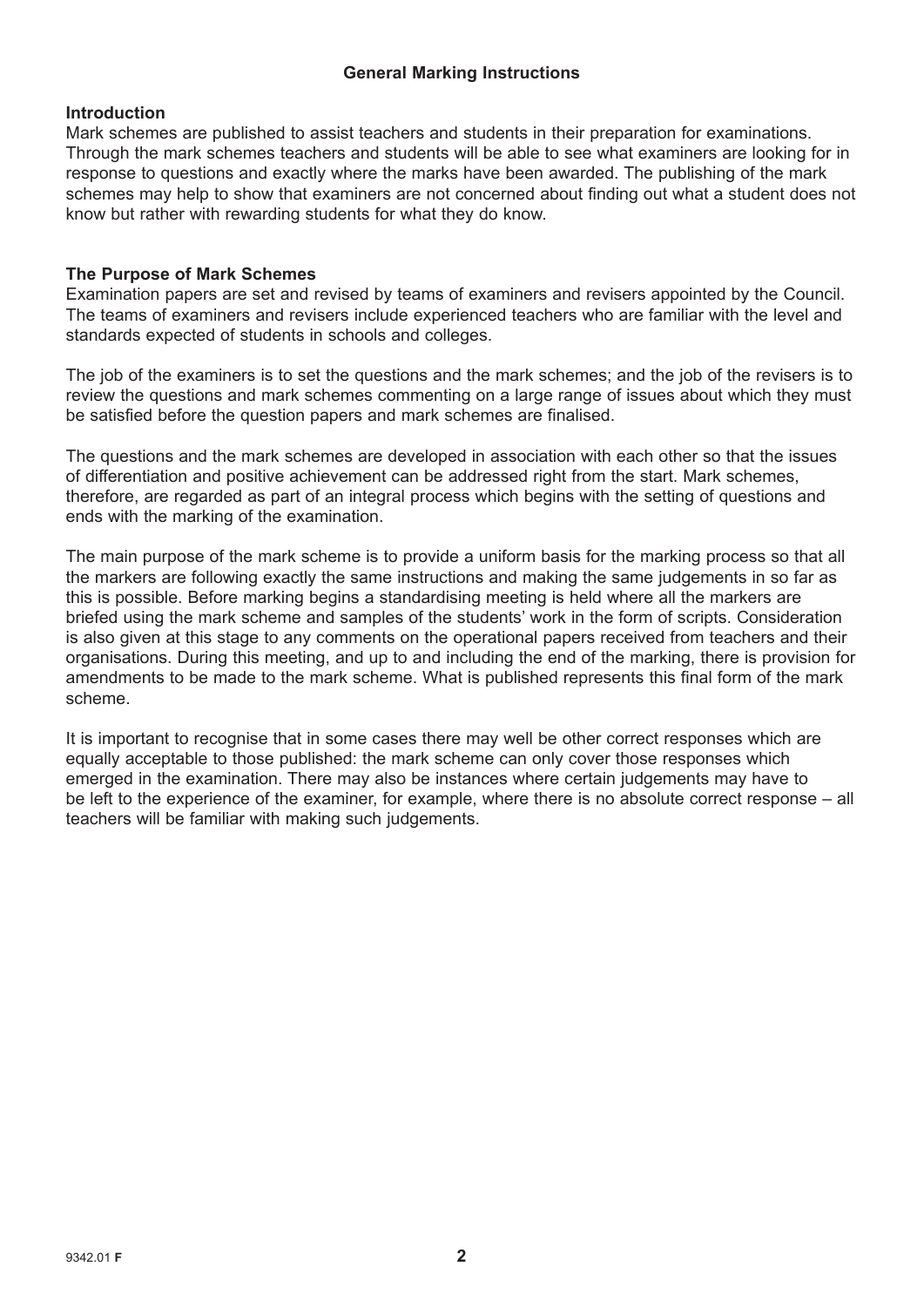|                | <b>Section A</b>                      | AVAILABLE<br>MARKS |
|----------------|---------------------------------------|--------------------|
| 1 A            |                                       |                    |
| $2 \quad B$    |                                       |                    |
| 3 A            |                                       |                    |
| 4 C            |                                       |                    |
| $5\phantom{a}$ | $\mathsf{D}$                          |                    |
| $6\phantom{a}$ | $\overline{A}$                        |                    |
| $7\quad C$     |                                       |                    |
| 8 B            |                                       |                    |
| $9\quad C$     |                                       |                    |
| 10 C           |                                       |                    |
|                | [2] for each correct answer<br>$[20]$ | $20\,$             |
|                | <b>Section A</b>                      | 20                 |
|                |                                       |                    |
|                |                                       |                    |
|                |                                       |                    |
|                |                                       |                    |
|                |                                       |                    |
|                |                                       |                    |
|                |                                       |                    |
|                |                                       |                    |
|                |                                       |                    |
|                |                                       |                    |
|                |                                       |                    |
|                |                                       |                    |
|                |                                       |                    |
|                |                                       |                    |
|                |                                       |                    |
|                | $\mathbf{3}$<br>9342.01 F             |                    |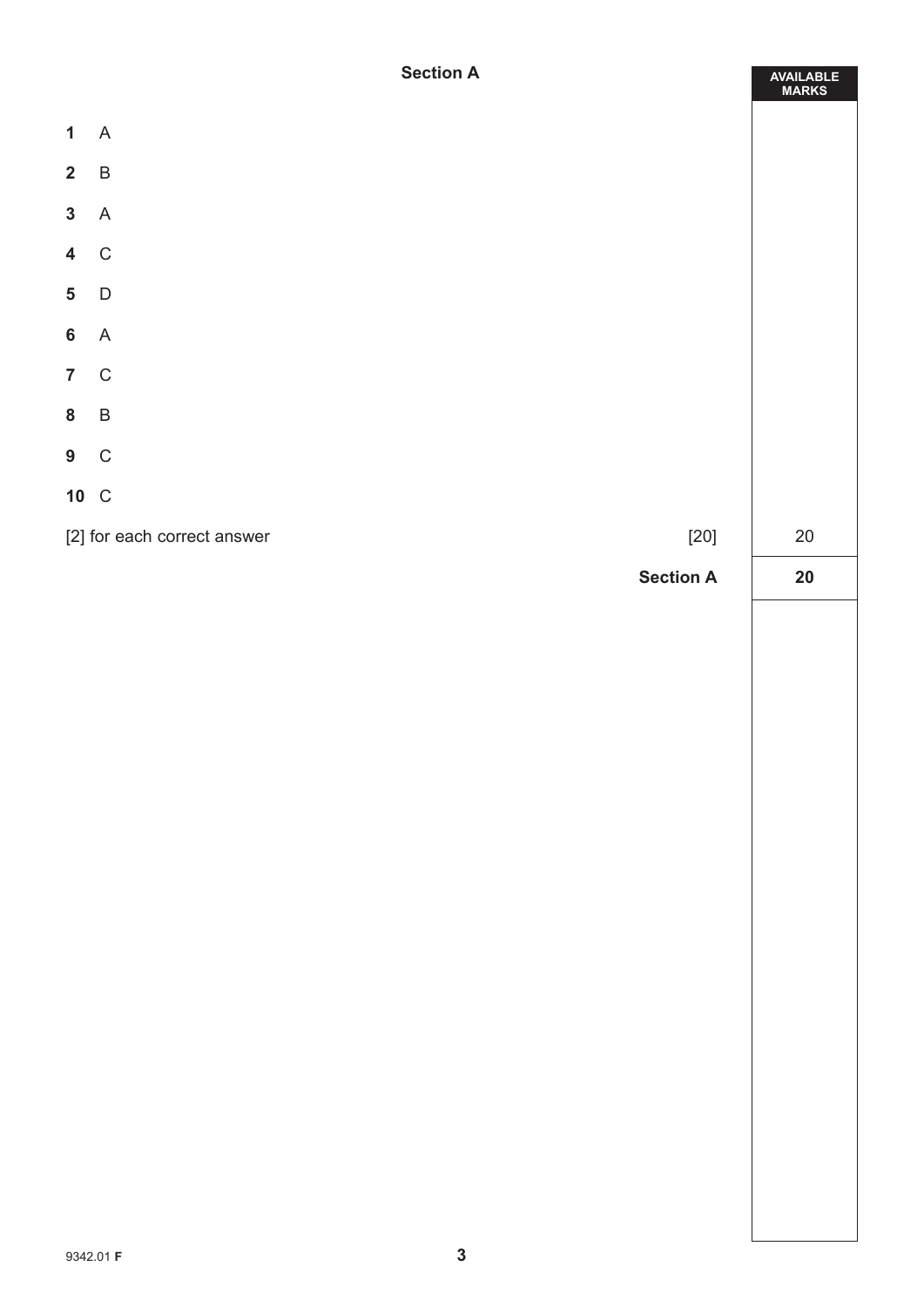#### **Section B**

- **11 (a)** An element which forms (at least one stable) ion with a partially filled d-subshell/An element which has an atom with a partially filled d-subshell [1]
	- **(b)** (i)  $1s^2 2s^2 2p^6 3s^2 3p^6 3d^3$  [1]

**(ii)** 

| ion          | oxidation<br>number | colour |
|--------------|---------------------|--------|
|              | $+2$                | Violet |
| $VO_2^+(aq)$ | $+5$                |        |
|              | $+4$                | Blue   |
|              | +3                  | Green  |

 $(error [-1])$  [4]

- **(c) (i)** It is in a different (physical) state to the reactants [1]
	- **(ii)** Reactants adsorbed onto the surface [1] Reactant bonds weakened [1] Orientation of molecules [1] [3] (Do not accept comments on catalytic action)
	- $(iii)$  SO<sub>2</sub> + V<sub>2</sub>O<sub>5</sub>  $\rightarrow$  SO<sub>3</sub> + V<sub>2</sub>O<sub>4</sub>[1]  $2V_2O_4$  +  $O_2$   $\rightarrow$   $2V_2O_5$  [1] [2]

Ī

Accept  $VO<sub>2</sub>$  instead of  $V<sub>2</sub>O<sub>4</sub>$ 

 **(iv) industrial process catalyst** iron platinum + rhodium [2] 14

**AVAILABLE MARKS**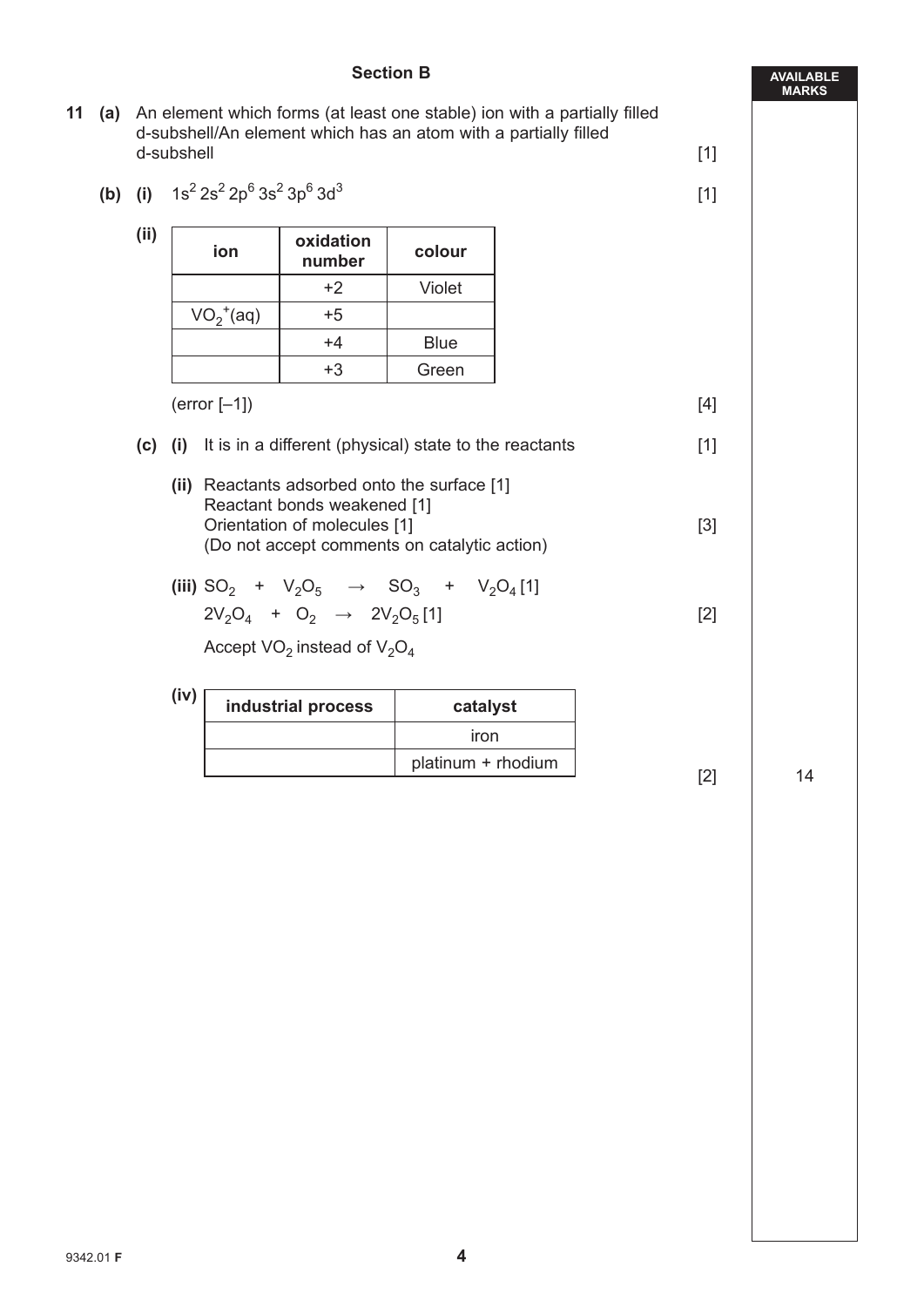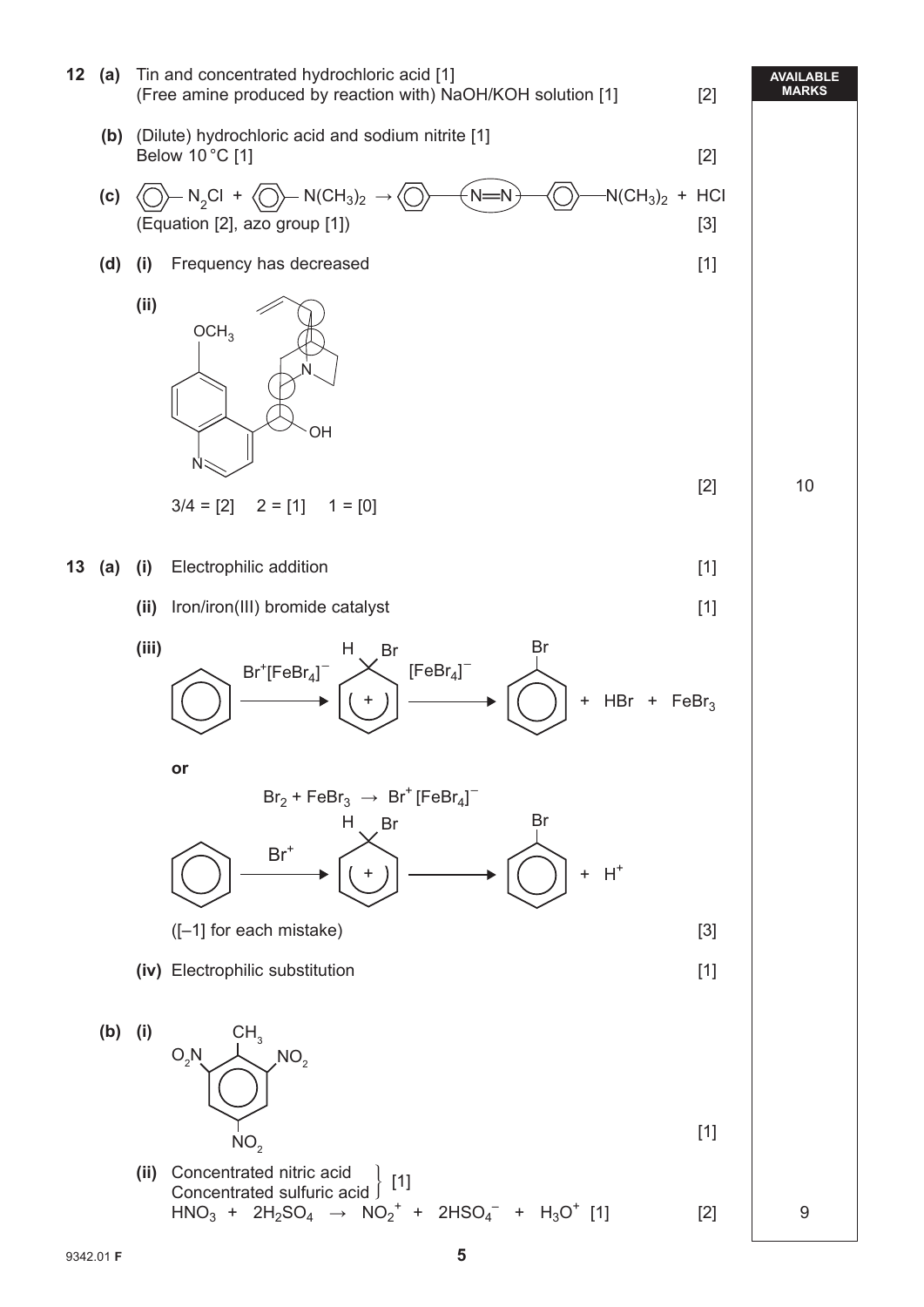**14 (a) (i)** Condensation [1]

|    |     |           | 14 (a) (i) Condensation                                                                                                                                                                                                                                                                                                                                              | $[1]$         | AVAILABLE<br><b>MARKS</b> |
|----|-----|-----------|----------------------------------------------------------------------------------------------------------------------------------------------------------------------------------------------------------------------------------------------------------------------------------------------------------------------------------------------------------------------|---------------|---------------------------|
|    |     | (ii)      | $\frac{0}{\parallel}$<br>$-$ O $-$ (CH <sub>2</sub> ) <sub>2</sub> $-$ O $-$ C $-$ (CH <sub>2</sub> ) <sub>4</sub> $-$ C $-$                                                                                                                                                                                                                                         |               |                           |
|    |     |           | $([-1]$ for each mistake)                                                                                                                                                                                                                                                                                                                                            | $[2]$         |                           |
|    |     |           | (b) $-N=C=0$                                                                                                                                                                                                                                                                                                                                                         | $[1]$         |                           |
|    |     |           | (c) Carbon monoxide forms a stable complex with haemoglobin [1]<br>preventing it from carrying oxygen [1]                                                                                                                                                                                                                                                            | $[2]$         |                           |
|    |     |           | (d) The amide group can be hydrolysed                                                                                                                                                                                                                                                                                                                                | $[1]$         | $\overline{7}$            |
| 15 | (a) |           | (i) 1,4-diaminobutane or butane-1,4-diamine                                                                                                                                                                                                                                                                                                                          | $[1]$         |                           |
|    |     | (ii)      | The amino group(s) can form hydrogen bonds with water                                                                                                                                                                                                                                                                                                                | $[1]$         |                           |
|    |     |           | (b) (i) $H_2N(CH_2)_4NH_2$ + 2HNO <sub>2</sub> $\rightarrow$ HO(CH <sub>2</sub> ) <sub>4</sub> OH + 2H <sub>2</sub> O + 2N <sub>2</sub><br>(2 marks, [-1] for each mistake)                                                                                                                                                                                          | $[2]$         |                           |
|    |     |           | (ii) $H_2N(CH_2)_4NH_2$ + 2CH <sub>3</sub> COCI $\rightarrow H_3CCOHN(CH_2)_4NHOCCH_3$ +<br>$(2 \text{ marks}, [-1]$ for each error)                                                                                                                                                                                                                                 | 2HCI<br>$[2]$ |                           |
|    |     |           | (iii) Find the melting point of the solid [1]<br>Compare with data book/actual melting point [1]                                                                                                                                                                                                                                                                     | $[2]$         |                           |
|    |     | $(c)$ (i) | Molecule or ion which has a permanent positive and negative<br>charge but which is neutral overall/ion which has permanent $-NH_3^+$<br>and $-CO_2^-$ and is neutral overall                                                                                                                                                                                         | $[2]$         |                           |
|    |     |           | (ii) $CH_3CH(CH_3)CH(NH_3^+)COO^-$                                                                                                                                                                                                                                                                                                                                   | $[1]$         |                           |
|    |     | (iii)     | н<br>COOH<br>$\overline{(\text{CH}_3)}$ CHCH <sub>3</sub><br><b>HOOC</b><br>$CH_3CH(CH_3)$ NH <sub>2</sub>                                                                                                                                                                                                                                                           |               |                           |
|    |     |           | $([-1]$ for each mistake)                                                                                                                                                                                                                                                                                                                                            | $[2]$         |                           |
|    |     |           | (d) Primary: sequence of amino acids in the chain [1]<br>Secondary: the twisting/coiling of the chain to form a $\beta$ -pleated sheet/<br>$\alpha$ -helix by (intramolecular) hydrogen bonding [1]<br>Tertiary: the bending/folding of the secondary structure to give a 3D shape<br>held together by hydrogen bonding/disulfide bridges/ionic interactions [1] [3] |               |                           |
|    | (e) | (i)       | Enzymes have an active site [1]<br>which provides a path of lower activation energy [1]                                                                                                                                                                                                                                                                              | $[2]$         |                           |
|    |     | (ii)      | Intramolecular forces are disrupted/broken [1]<br>The enzymes will be denatured/structure disrupted by higher<br>temperatures/the active site will no longer be effective [1]                                                                                                                                                                                        | $[2]$         | 20                        |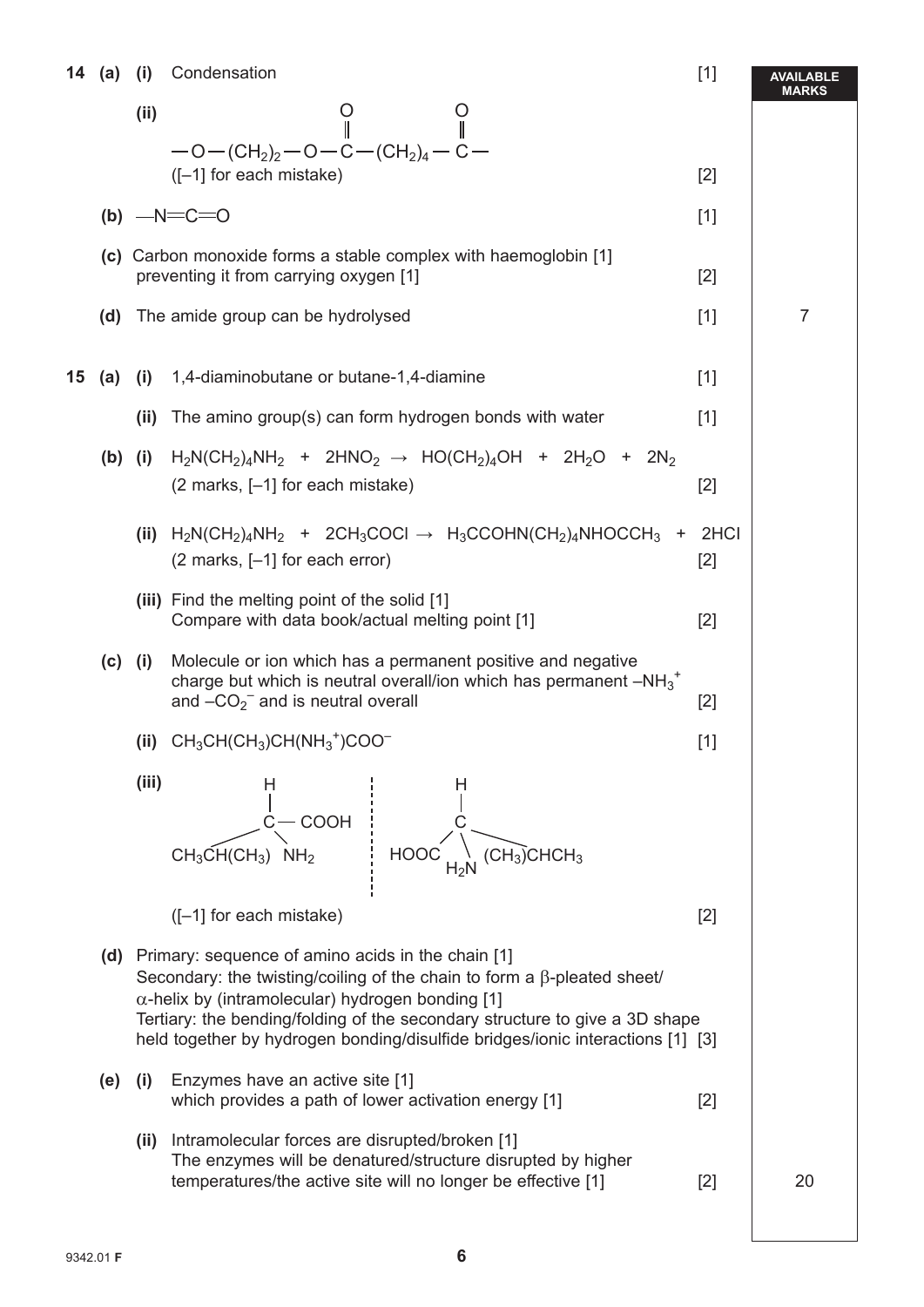- **16 (a) (i)** Tetramethylsilane[1]
	- **(ii)** All the hydrogen atoms are equivalent [1] the signal is outside the usual range [1] TMS is inert/unreactive [1] to a maximum of  $[2]$  [2]



|       | Splitting of peaks [1]<br>Each set of peaks [3] – correct heights, shift and label<br>Integration curve above [1] | [5] |
|-------|-------------------------------------------------------------------------------------------------------------------|-----|
| (C) — | -29                                                                                                               | [1] |
|       | (ii) $CH_3O^+$ [1]<br>CH <sub>3</sub> CH <sub>2</sub> CO <sup>+</sup> [1]                                         |     |

(penalise no charge once) [2]

(iii) The presence of a carbon-13 atom [1] 12

 $\overline{\phantom{a}}$ 

**(b)**

**AVAILABLE MARKS**